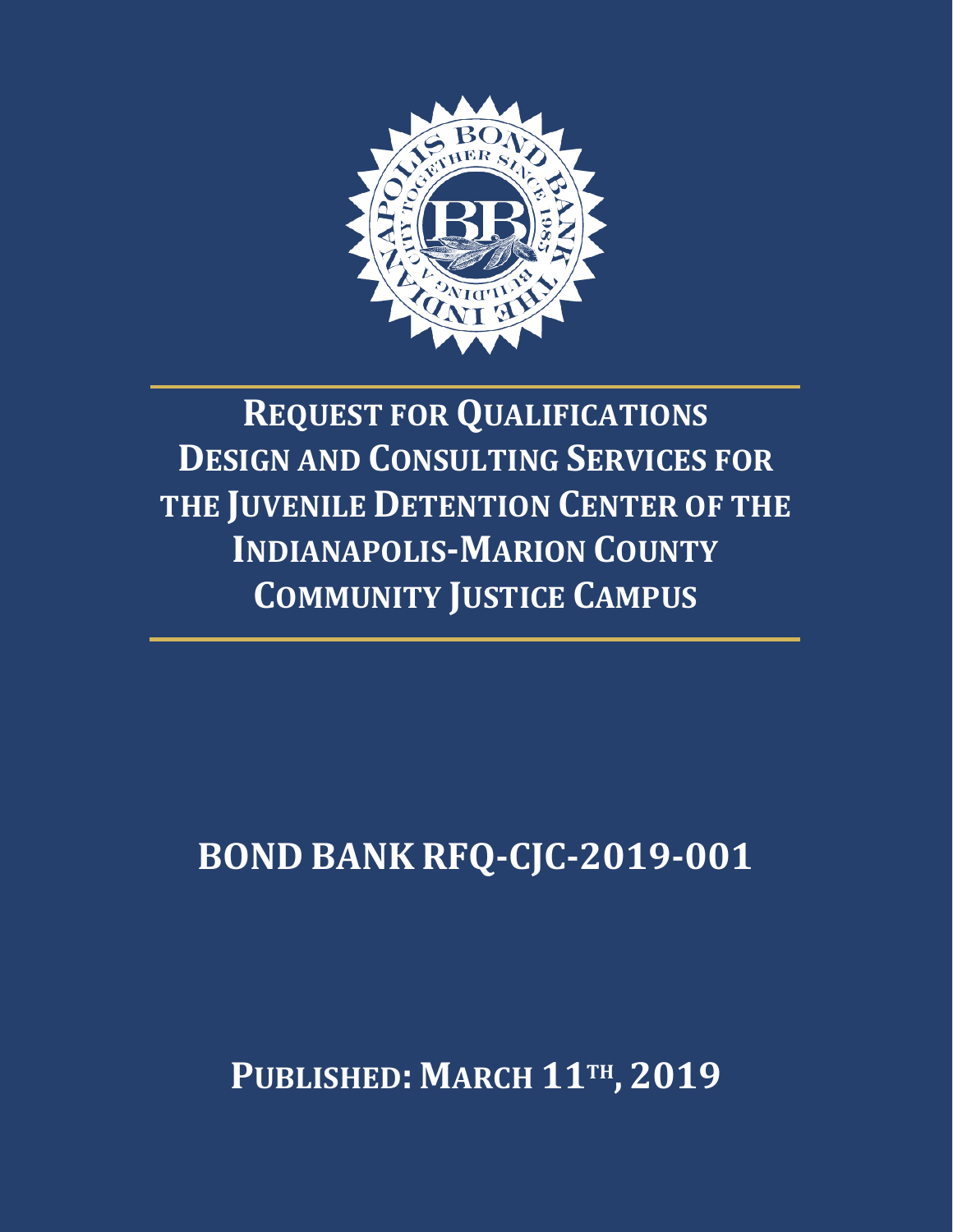### **THE INDIANAPOLIS LOCAL PUBLIC IMPROVEMENT BOND BANK REQUEST FOR QUALIFICATIONS DESIGN AND CONSULTING SERVICES FOR THE JUVENILE DETENTION CENTER OFTHE INDIANAPOLIS-MARION COUNTY COMMUNITY JUSTICE CAMPUS**

### **BOND BANK RFQ-CJC-2019-001 DUE: MARCH 29TH, 2019, AT 5 PM EST**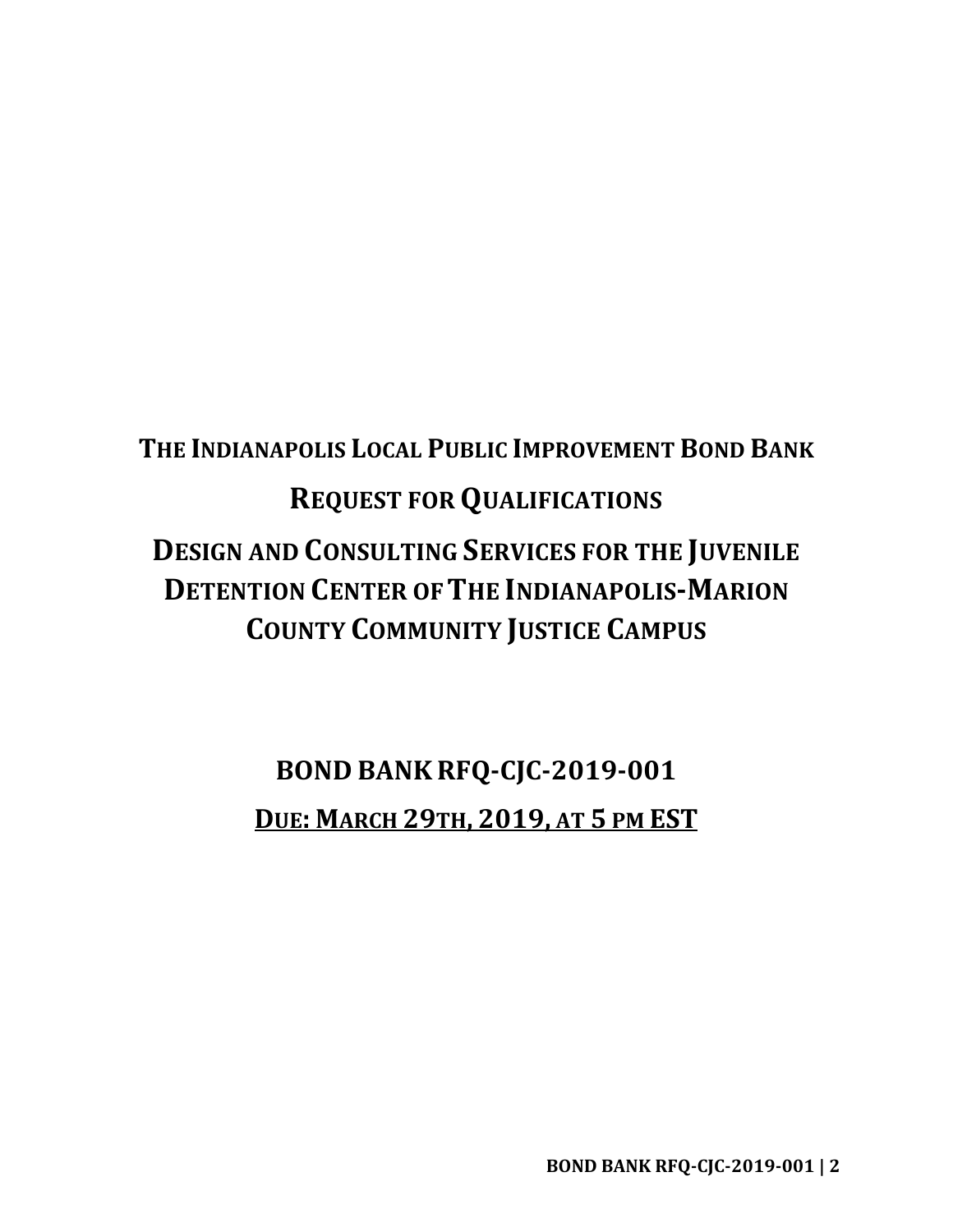#### **SECTION 1 - BACKGROUND**

#### **1.1 REQUEST FOR QUALIFICATIONS.**

This Request for Qualification solicits Statements of Qualifications for Design and Consulting Services for the Juvenile Detention Center related to the City of Indianapolis-Marion County Community Justice Campus (the "Project"). A submittal of a Statement of Qualification does not guarantee that the firm will be contracted to perform any services but only serves as notice to the Indianapolis Local Public Improvement Bond Bank ("ILPPIBB" or "Bond Bank") that the firm desires to be considered.

#### **1.2 CRIMINAL JUSTICE REFORM.**

In his inaugural State of the City address in 2016, Indianapolis Mayor Joe Hogsett created the Indianapolis Criminal Justice Reform Task Force (the "Task Force") "to assess, research, examine, and ultimately report recommendations for the systemic reform and optimization of the current county criminal justice system." In a report released on December 12, 2016, the Task Force recommended a series of changes to the criminal justice system, including initiatives to address mental health illness and drug addiction, improve health and safety, prevent crime, and redirect offenders back to a successful life in the community. Task Force recommendations for new and reconfigured facilities included a community justice campus with a 2,700-bed jail with a 300-bed acute health care and mental health unit, an assessment and intervention center and a consolidated criminal and civil courts complex. The Task Force further recommended replacement and relocation of the current Juvenile Detention Center currently located at 2451 N. Keystone Avenue, consistent with the Juvenile Court's preferred operational model, as well as all applicable and desirable facility certifications, codes, and national best practices.

The City of Indianapolis and the Bond Bank have been working with the Marion County Sheriff's Office, the Superior and Circuit Courts and other criminal justice agencies, as well as engineering, design, planning, finance, and legal professionals, to develop the community justice campus concept. The City-County Council of the City of Indianapolis and of Marion County, Indiana (the "Council") passed Proposal No. 175, in July of 2017, approving up to \$20 million in short-term notes secured by LOIT revenues (the "2017A LOIT Notes") for the purpose of financing a portion of the planning and design costs for Community Justice Center. The 2017A LOIT Notes were authorized by the Bond Bank as a two-year Draw Direct Purchase structure; they closed on November 15, 2017, and mature on November 15, 2019.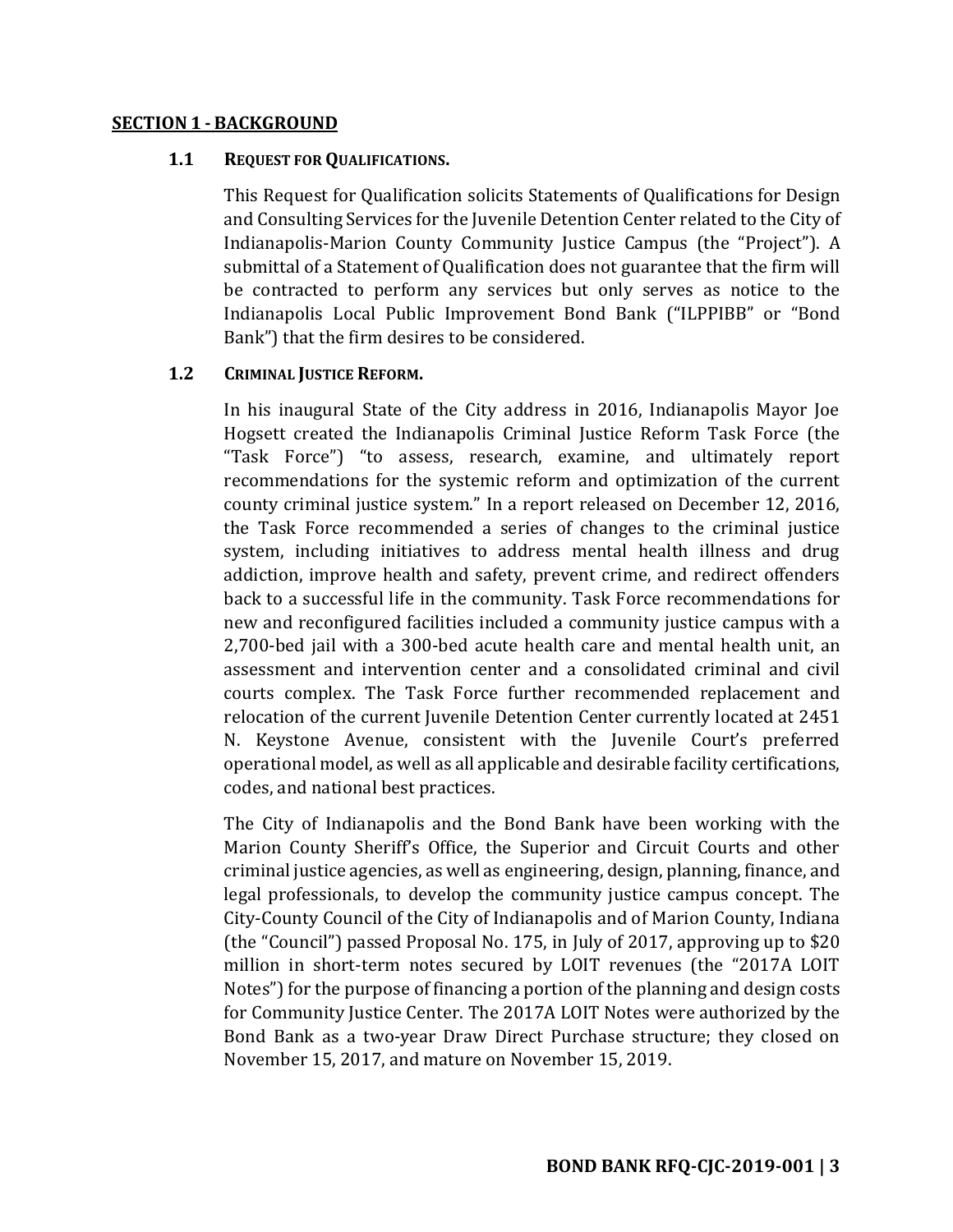On January 29, 2018, the Council adopted Proposal No. 411, 2017 unanimously on a 23-0 vote, which authorizes up to \$55 million in short-term financing secured by LOIT revenues (the "2018 LOIT Notes") for site preparation, construction mobilization and related expenses, planning and design consulting services, and land acquisition and lease expenses. The 2018 LOIT Notes were authorized by the Bond Bank as a two-year Draw Direct Purchase structure; they closed on March 23, 2018, and mature on March 23, 2020.

On November 19, 2018, the Council adopted Proposal No. 367, 2018 passed on a 24-01 vote, which makes a preliminary determination to enter a lease with the Indianapolis-Marion County Building Authority ("IMCBA") for purposes of financing the Assessment and Intervention Center Project ("AIC").

Additional information on the 2017A LOIT Notes and the 2018C LOIT Notes is available at [www.indycjc.com.](http://www.indycjc.com/)

Proceeds from both the \$20 million 2017A LOIT Notes and the \$55 million 2018C LOIT Notes are being utilized for their respective purposes of design, development, planning and site preparation costs necessary for the larger Community Justice Campus. Overall project costs for the Community Justice Campus are currently estimated at \$571,589,859 for the Adult Detention Center & Courthouse and \$14.1M for the Assessment and Intervention Center, **but these estimates are preliminary, the project lease has not yet been approved by the Council, and the design-build procurement process is ongoing**. The Bond Bank plans to take out both the 2017A LOIT Notes and the 2018C LOIT Notes with one or more bond issues which will include funding for project costs, capitalized interest and cost of issuance expenses.

#### **SECTION 2 – REQUEST FORQUALIFICATIONS.**

#### **2.1 GENERAL PURPOSE.**

The City and all impacted stakeholders are moving forward with planning for the Project. The Bond Bank is a body corporate and politic established for, among other things, assisting qualified entities to develop infrastructure in the City and the County, and it is facilitating the Project for this purpose. This RFQ is part of the Bond Bank's facilitation.

#### **2.2 SCOPE OF SERVICES.**

The Bond Bank is seeking the Design and Consulting Services for the Juvenile Detention Center related to the City of Indianapolis-Marion County Community Justice Campus. The Bond Bank and the City retain exclusive and sole discretion for making the selection of team members.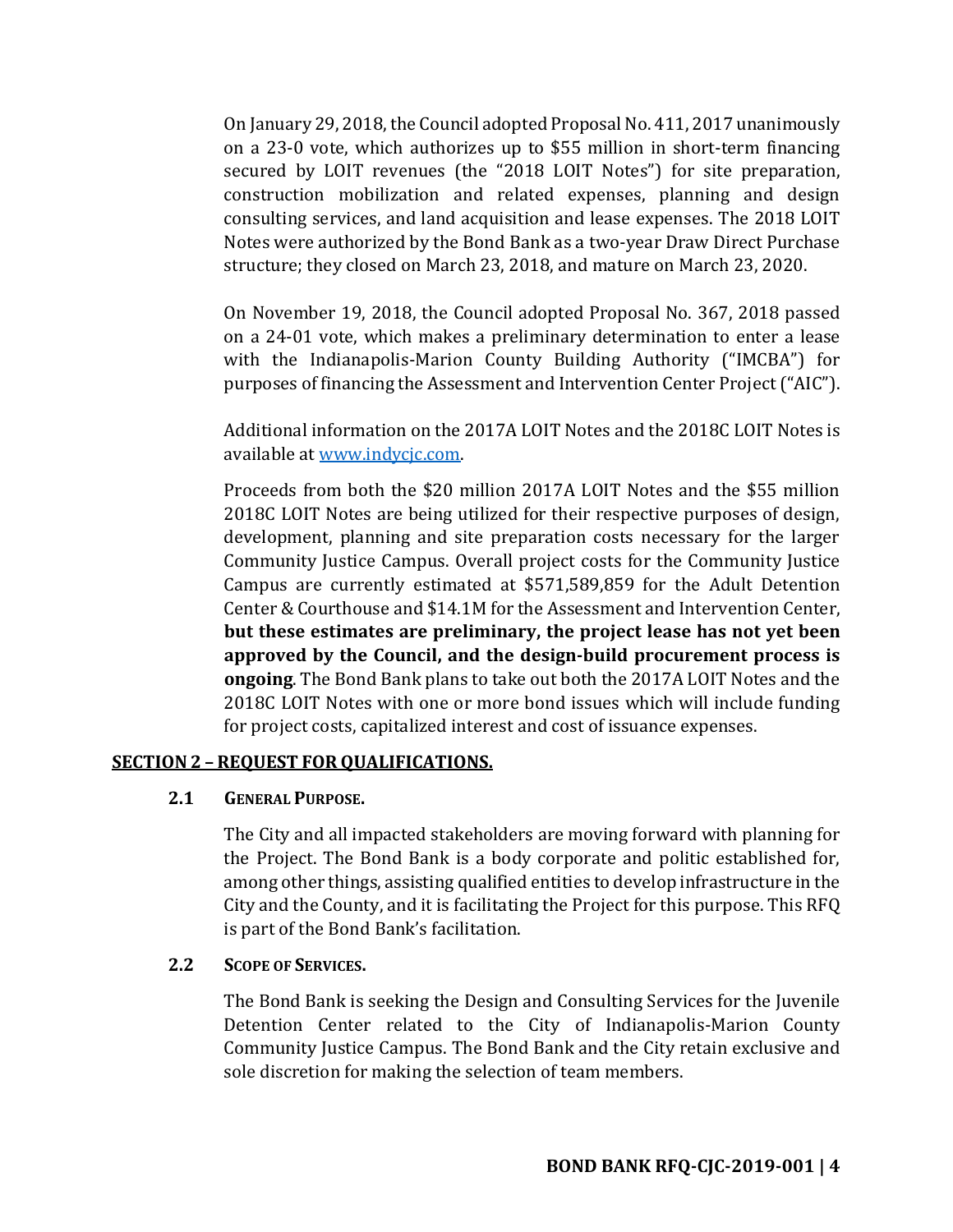#### **SECTION 3 – PROCUREMENT PROCESS**

#### **3.1 PROCUREMENT AUTHORITY.**

This RFQ is being issued under the Bond Bank's general power to make contracts under Indiana Code Chapter 5-1.4-3.

#### **3.2 SELECTION PROCESS AND CRITERIA.**

The Bond Bank intends to select potential members based on professional qualification, competence, documented experience and the expertise of key personnel to be assigned to the Project. Consideration may also be given to the following factors:

- familiarity or demonstrated experience with the Site, the Project and the criminal justice system in the City of Indianapolis and Marion County;
- key staff personnel available locally for the Project;
- special or unique expertise in the Project;
- experience with design and/or consulting or projects involving brownfields;
- MBE/WBE/VBE/DOBE certification or demonstrated ability to partner with MBE/WBE/VBE/DOBE certified firms;
- ability to begin work immediately and the firm's existing workload;
- the firm's proximity to the project;
- extent of work which must be subcontracted by the firm and their proposed method of accomplishing project objectives; and
- performance evaluations on similar projects, if any.

#### **3.3 CONFLICT OF INTEREST.**

Consistent with Indianapolis-Marion County Ordinance Section 295-2(a), Indiana Code Section 5-30, *et. seq*., and industry best practices, successful respondents who enter into written agreements for the Project (and any of their affiliates, parent companies, or subsidiaries) will be prohibited from participating in any other design or construction teams performing services or construction work on the Project.

#### **3.4 QUESTIONS.**

Questions regarding this RFQ, if any, or additional questions related to the Bond Bank or the Community Justice Campus must be submitted in writing before March 13th, 2019, at noon EST, to André Zhang Sonera, Bond Bank Project Manager & Public Affairs Manager at [andre.zhangsonera@indy.gov](mailto:andre.zhangsonera@indy.gov) with reference to **Indianapolis Bond Bank RFQ-CJC-2019-001**. Official answers to questions, if any, will be issued via addenda to this RFQ by 5:00 PM EST on March 18th, 2019.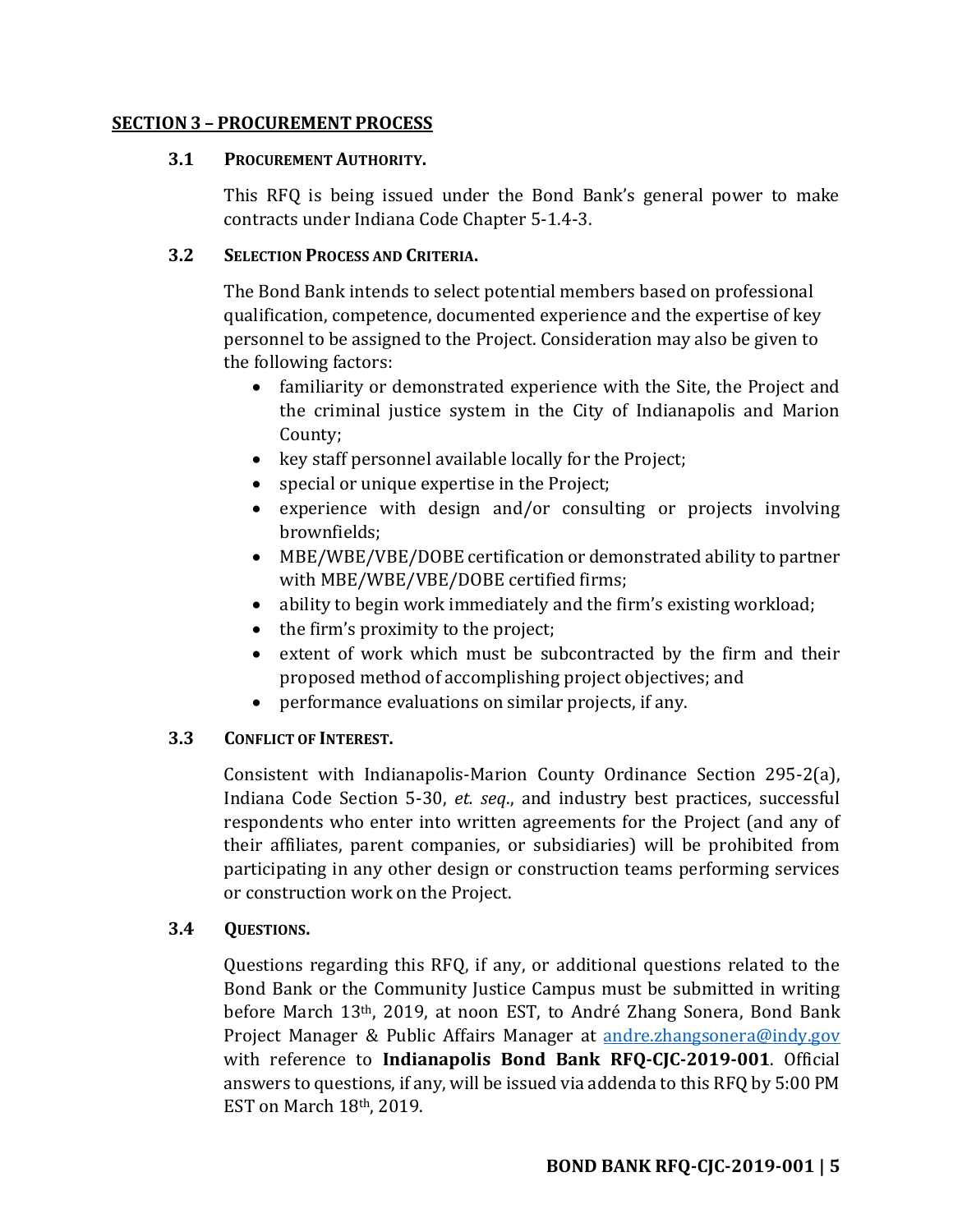#### **3.5 SCHEDULE.**

| Date               | <b>Event</b>                                                           |
|--------------------|------------------------------------------------------------------------|
| March 11th, 2019   | <b>RFQ</b> Issued                                                      |
| March 13th, 2019   | Any related questions to the RFQ must also be<br>submitted by noon EST |
| March 18th, 2019   | Answers released via addenda by 5 PM EST                               |
| March 29th, 2019   | <b>RESPONSES DUE VIA EMAIL AT 5 PM EST</b>                             |
| Week of April 15th | Interviews will be conducted (if needed)                               |
| Week of April 22nd | Final selection announced by the Bond Bank                             |

*The Bond Bank reserves the right to adjust this schedule.* 

#### **3.6 FORM OF CONTRACT.**

The respondent deemed most competent and qualified by the Bond Bank will be provided with a form of written agreement for final negotiations on all terms and conditions, including compensation that the Bond Bank determines to be reasonable. It is possible the written agreement will be in the form of a sub-consultant agreement with another team member. The Bond Bank reserves the right to reject any and all responses.

#### **SECTION 4 – RESPONSES**

**4.1 RFQ RESPONSES.**

**Responses must be sent in electronic PDF form via electronic mail to André Zhang Sonera at** [andre.zhangsonera@indy.gov](mailto:andre.zhangsonera@indy.gov) **with reference to Indianapolis Bond Bank RFQ-CJC-2019-001 in the subject line of the electronic mail.** 

The response shall include the following:

- *Cover Letter – not to exceed two pages.* The response should include a cover letter expressing the respondent's interest in the Project and serve as an executive summary of the proposal.
- *Statement of Qualifications – proposals should be limited to fifteen (15) pages. Proposals must utilize a 12-point font size.* The response should include a written statement organized in conformance with, and responding to, the criteria listed in Section 3.2 of this RFQ. Exhibits to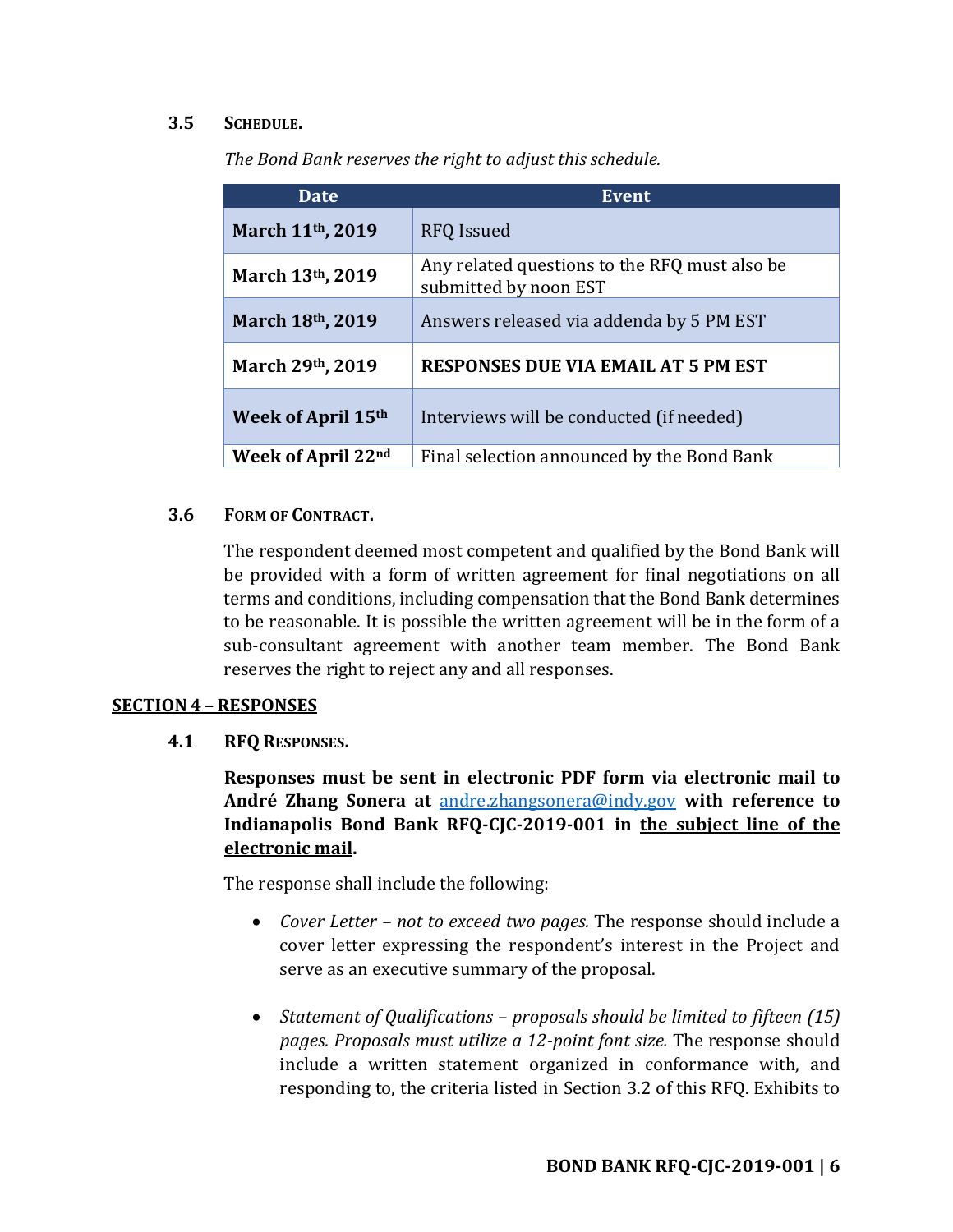the Statement of Qualifications (including brochures, professional resumes, references, or other materials will not be counted against the page limit; however, these should be kept to a minimum and only those materials the respondent believes are highly relevant to its ability to perform the specified services).

- *Diverse Business Utilization.* The response should indicate whether the respondent satisfied intended MBE/WBE/VBE/DOBE participation on its own without teaming. This shall, at a minimum, include the factors included in Section 5.2.
- *Rate Sheet.* The response should include the hourly rates of the team members the respondent would expect to be working with the City's team and, if necessary, general rates for the firm.
- *Certificate of Insurance.* The response should include a copy of the respondent's certificate of insurance with current insurance limits, including professional liability insurance limits.

#### **4.2 DEADLINE FOR SUBMITTAL OF RESPONSES.**

**March 29th, 2019, at 5:00 PM EST** – Pursuant to section 4.1, offerors should provide a PDF copy via electronic mail.

#### **4.3 ADDITIONAL INFORMATION.**

- **City of Indianapolis – [Criminal Justice Task Force Page](https://my.indy.gov/activity/criminal-justice-reform-task-force)**
- **Indy CJC – [Community Justice Campus Project Page](https://indycjc.com/)**

#### **4.4 CONTACT PERSON AND COMMUNICATIONS.**

All inquiries regarding this RFQ should be provided in the form of written questions pursuant to section 3.5, above. Other matters or inquiries can be directed to William Shrewsberry, President of Shrewsberry & Associates, LLP.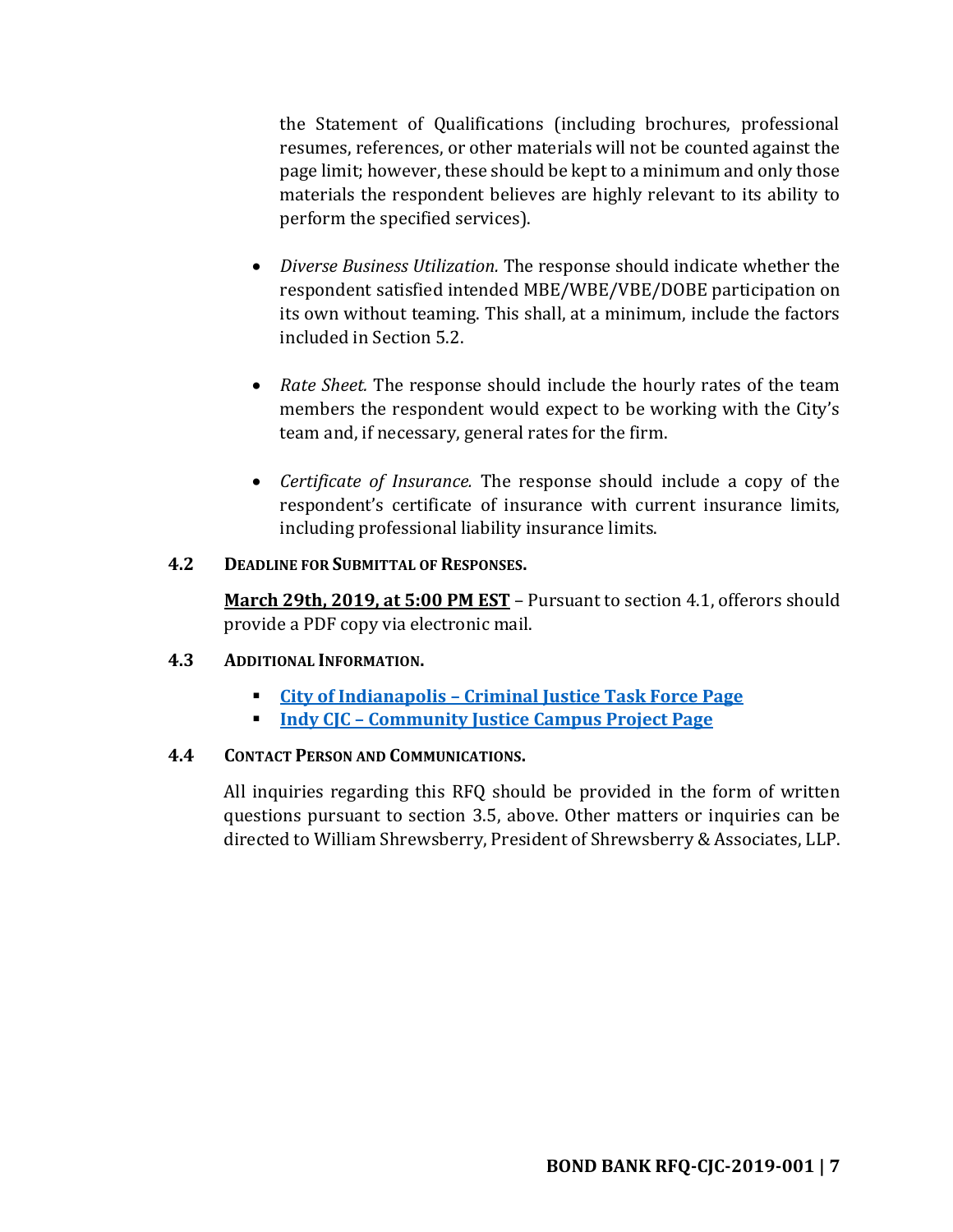#### **SECTION 5 – ADDITIONAL REQUIREMENTS**

#### **5.1 EXECUTIVE ORDER NO. 1, 1987.**

The City of Indianapolis, Marion County, State of Indiana Executive Order No. 1, 1987 encourages all certified Minority Business Enterprises and Women Business Enterprises to submit statements of interest and will not discriminate against any individual or firm on the grounds of race, color, sex, physical handicap or national origin in the selection process.

#### **5.2 XBE GOAL REQUIREMENT.**

It is the policy of the Consolidated City of Indianapolis (G.O. 581 as amended and Executive Order No. 5) that Women's Business Enterprises, Minority Business Enterprises, Veteran Owned Businesses, Disability-Owned Businesses shall have the maximum feasible opportunity to participate in the performance of contracts. The Bond Bank encourages all firms to meet the city's MBE/WBE/VBE/DOBE goals of 15%/8%/3%/1% respectively.

In order to be considered as a MBE/WBE/VBE/DOBE for this project, the respondent must be at least 51 percent (51%) owned, controlled and managed (proven & demonstrated) by a U.S. citizen(s) and must be certified by the City of Indianapolis Office of Minority & Women Business Development.

#### **5.3 RESPONDENT DIVERSE BUSINESS UTILIZATION PLAN.**

Each respondent shall state whether it meets MBE/WBE/VBE/DOBE certifications on its own or via potential partners or sub-consultants. If respondents intend or need to rely on partners or sub-consultants to meet these requirements, then they are encouraged to identify MBE/WBE/VBE/DOBE certified firms they have worked with on other relevant projects as part of the Diverse Business Utilization Plan section of their responses to this RFQ. The Bond Bank reserves the exclusive right to select or approve MBE/WBE/VBE/DOBE certified firms as partners or subconsultants for respondent(s) or otherwise. Further, respondents are encouraged to address, as part of the Diverse Business Utilization Plan section of their response, how they would plan to meet the following items if selected as part of the Bond Bank's team:

- 5.3.1 Ensure MBE/WBE/VBE/DOBE certified firms are made aware of contracting opportunities to the fullest extent practicable through outreach and recruitment activities; including placing MBE/WBE/VBE/DOBE certified firms on solicitation lists and soliciting them whenever they are potential sources.
- 5.3.2 Make information on forthcoming opportunities available to MBE/WBE/VBE/DOBE certified firms and arrange time frames for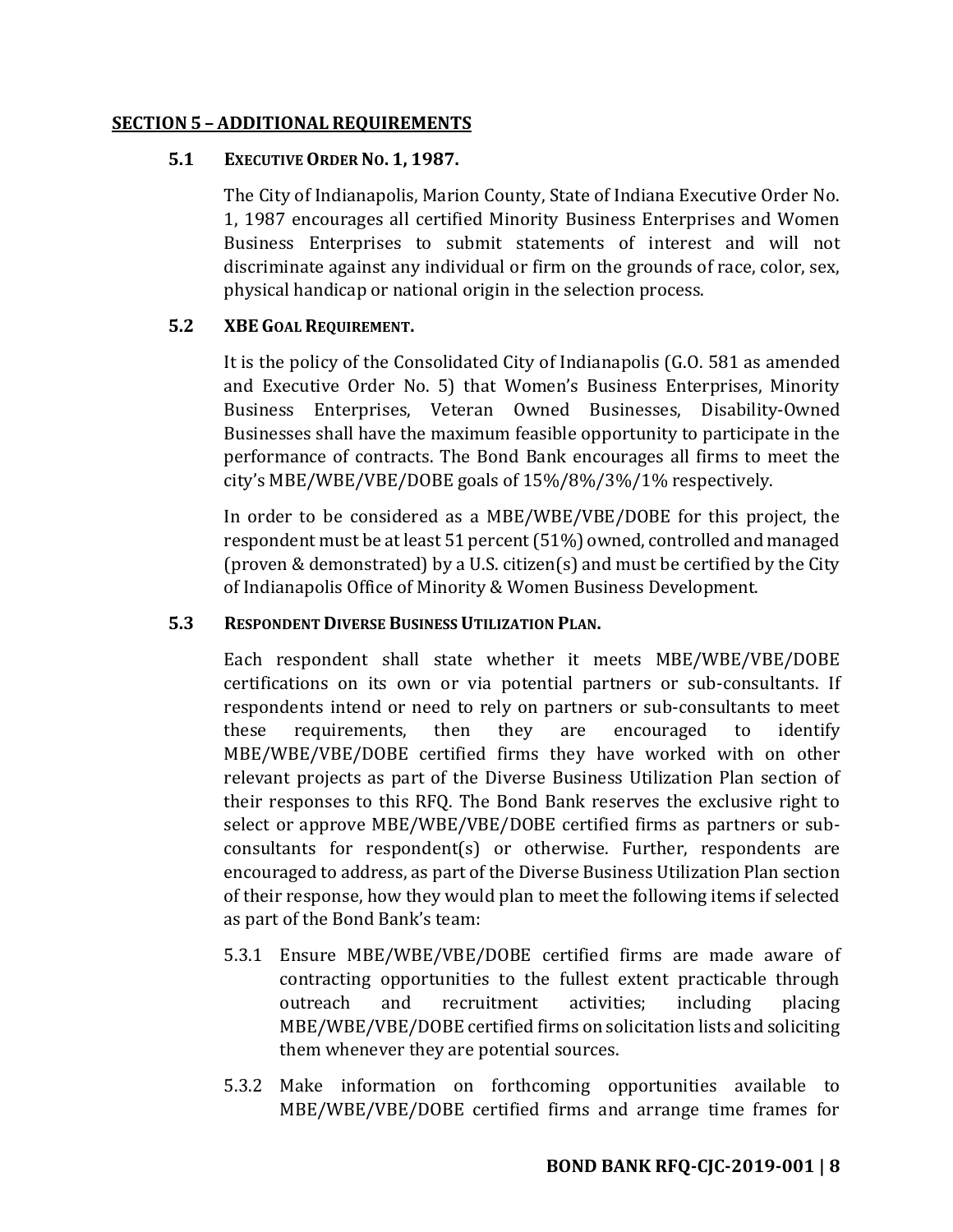contracts and establish delivery schedules, where the requirements permit, in a way that encourages and facilitates participation by MBE/WBE/VBE/DOBE certified firms in the competitive process.

- 5.3.3 Consider in the contracting process dividing when economically feasible into smaller tasks or quantities to permit maximum participation by MBE/WBE/VBE/DOBE certified firms in the competitive process.
- 5.3.4 Encourage contracting with a consortium of MBE/WBE/VBE/DOBE certified firms when a contract is too large for one MBE/WBE/VBE/DOBE consultant to handle individually.
- 5.3.5 Define the payment terms so that MBE/WBE/VBE/DOBE certified firms will be paid in a timely fashion, i.e. within 10 days of receipt of payment by the Bond Bank or allowing for the Bond Bank to have a direct payment arrangement with the MBE/WBE/VBE/DOBE certified firms.
- 5.3.6 Use the services and assistance of the Minority and Women Business Development Department of the City of Indianapolis.

#### **5.4 RESPONDENT ESTABLISHMENT WITHIN IMSA.**

To facilitate project development which includes the review of work and coordination with local officials, the general public, the Departments of Public Works, the successful individual or firm shall have an office established within the Indianapolis Metropolitan Statistical Area ("IMSA"), which includes Marion County and the adjoining counties. All work must be performed under the direct control of the firm's local office unless prior approval is obtained from the Bond Bank or the City.